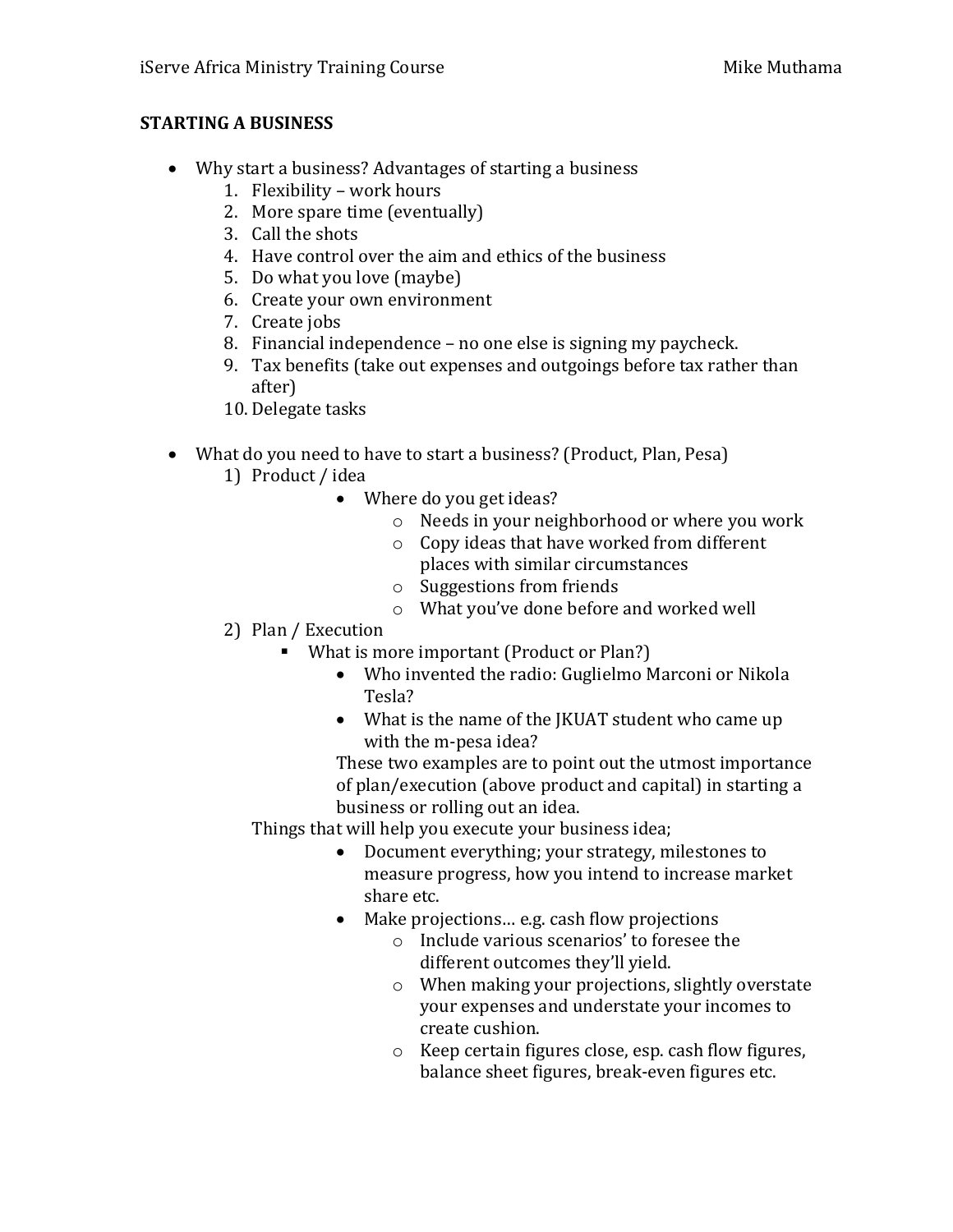- 3) Money
- Where do you get money?
	- o Savings…
	- o Sell some of your old belongings
	- o With starting your own business I'd advice to use your own funds. Especially if this is your first business or first in this area/sector.
	- o If the idea is very good and needs a significant investment (cash wise) I'd advice you seek advice from a more experienced businessman, friend or banker to determine if it is really a good business idea. (You can tell a lot from their response. Look to interpret their body language.)
	- o SACCO
	- o Whatever you do avoid loans from banks and friends and family – you wont' be able to pay them back and you will just strain relationships

# **IDOLATRY IN YOUR BUSINESS**

A common definition of idolatry is the **worship** of an **idol/ image.** To understand this definition well I'd encourage you to find out the definitions of

- o Worship
- o Idol
- o Tim Keller has a good book on this: "Counterfeit Gods"
	- His reasoning is straight forward, the question he posses is quite simple really; why do we lie, exaggerate truth, fail to love, why do we live selfishly? *The obvious answer is sin. But if we think about it, it is because there is something besides Jesus Christ that we feel we must have to be happy.*
	- One definition he gives idolatry is; *"anything more important to you than God, and this is anything that absorbs your heart and imagination more than God, anything that you seek to give you what only God can give."*
- o An old puritan quote
	- "he is not a Christian who has something that he cannot give away…. For the sake of Christ.
- DO NOT TRUST YOUR HEART AND BE WEARY OF FINDING YOUR IDENTITY IN YOUR BUSINESS. BE CAUTIOUS NOT TO SEEK FOR JOY FROM YOUR BUSINESS.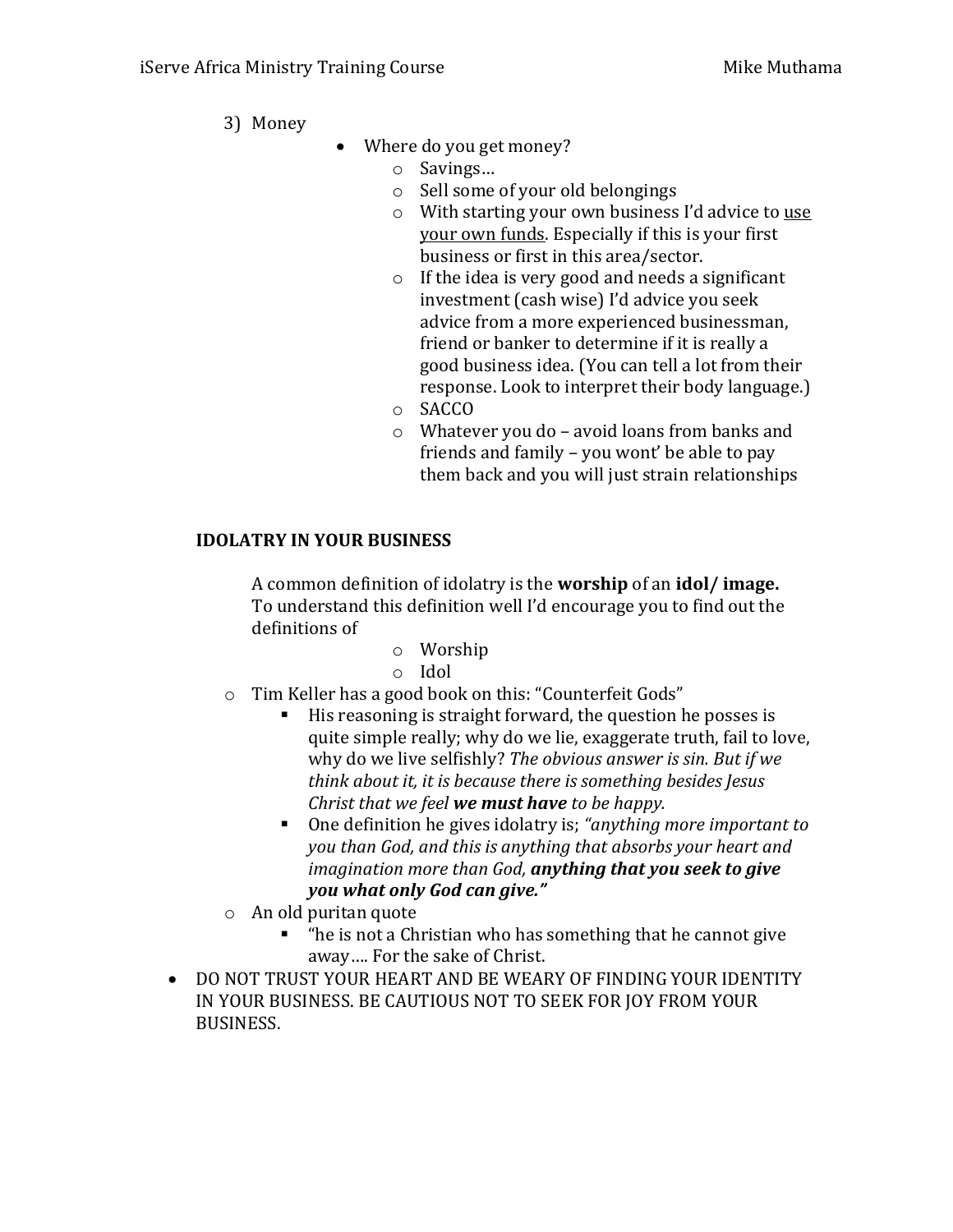#### **Final thoughts on business start ups:**

- $\triangleright$  Not everyone is cut out for business. Ask the advice of honest friends or watch their body language if you haven't got very honest friends!
- Know when to give up on a business. **The numbers don't lie**. If it's not breaking by your projected time and there is no clear reason to think things are going to change then it is time to cut your losses and get out. Don't use 'faith'-language as a reason to stick with it 'trusting God' for a 'breakthrough'. God has given you a brain which is able to add and subtract. If the numbers are not working then stop.
- Don't mix personal finances and business finances. Don't rob your own business. You must have separate personal and business bank accounts and keep things separate, pay yourself a salary.
- $\triangleright$  For a business to be able to support you in ministry (or as a side hustle) you must set up systems so that it will run like clockwork without your intervention.